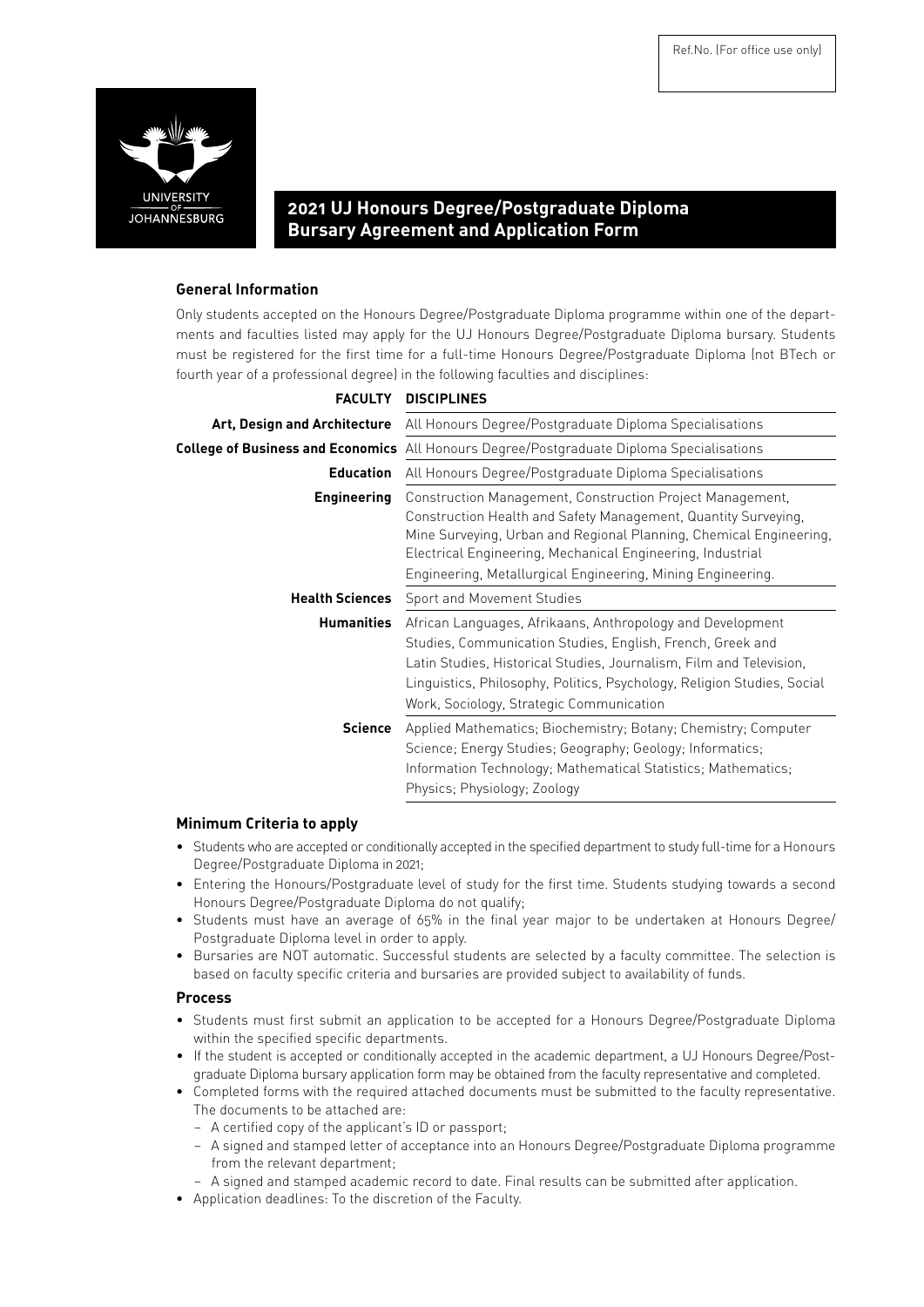| <b>FACULTY</b>                           | <b>CONTACT PERSON</b>                             | <b>CONTACT NUMBER</b>        | <b>EMAIL</b>                            |
|------------------------------------------|---------------------------------------------------|------------------------------|-----------------------------------------|
| Art, Design and Architecture             | Ms Adele Maritz                                   | 011 559 1126                 | amaritz@uj.ac.za                        |
| <b>College of Business and Economics</b> | Mr Isaac Seeletse<br>Ms Doret Heyneke             | 011 559 2725<br>011 559 2362 | iseeletse@uj.ac.za<br>dheyneke@uj.ac.za |
| <b>Education</b>                         | Ms Lebogang Mogano                                | 011 559 3251                 | lmogano@uj.ac.za                        |
| <b>Engineering</b>                       | Ms Hastings Mbewe                                 | 011 559 3667                 | hastingsm@uj.ac.za                      |
| <b>Health Sciences</b>                   | Ms Bathabile Vilakazi OR<br>Ms Cheryl Ann Volkwyn | 011 559 6234<br>011 559 6949 | bathabilev@uj.ac.za<br>cherylv@uj.ac.za |
| <b>Humanities</b>                        | Ms Sune Theunissen                                | 011 559 2197                 | stheunissen@uj.ac.za                    |
| <b>Science</b>                           | Mr Languta Baloyi                                 | 011 559 4168                 | ljbaloyi@uj.ac.za                       |

- • The selection process is co-ordinated at Faculty level. Successful students will be notified individually.
- • **South African students**: If a student is successful, the Faculty representative submits the details of the student to the Bursary Office for financial unblocking for registration.
- • **International students**: If a student is successful, then he/she submits the form at the Division of Internationalisation with the required documentation for the Department of Home Affairs compliance. If the documents meet the requirements, the student will be unblocked and a clearance certificate will be provided. The clearance certificate should be submitted to the relevant faculty contact person to confirm that the international clearance is finalised. The Faculty will include the name of the student to the list to be submitted to Student Finance in order for the finance blocks to be lifted for registration.
- The Student Finance unblocks students with no outstanding fees in order for them to register online.
- The bursary amount will be credited to the student account in full.
- Should there be any funds due to the student after the bursary amount is transferred to the student account, students may apply for a refund through the online refund claim process.

### **Conditions**

- I agree that the University, through its normal governance bodies, may amend any rule, regulation, policy or procedure relating to the bursary and that I shall be bound to any such amendment as soon as it may take effect. I, the bursary applicant, acknowledges and understand that the University is obliged to collect and process personal information to enable the execution of this agreement and the bursary.
- I acknowledge that, unless expressly changed in writing, all the terms of this agreement shall remain in force and shall stand for as long as the student is a registered student of the UJ, irrespective of whether or not the student's studies may be suspended.
- I agree that the University has the right to cancel my bursary should I be awarded any bursary, if I provide incorrect or false information or documentation or if I fail to provide material information or documentation.
- Bursaries are paid subject to sufficient funds being available to award bursaries to candidates who are selected.
- • Please note that upon cancellation of studies, the full bursary will be cancelled and the student is liable for paying back the bursary. Postgraduate students are expected to complete their studies (in the minimum time stipulated) to avoid having to pay back the bursary.
- • Students must complete their Honours Degree/Postgraduate Diploma within one year. If a student fails to complete in one year, students must approach the faculty representative to apply for an extension of time to complete the Honours Degree/Postgraduate Diploma. If an extension is approved, no funding is provided during the second year of study, however the student will be provided with a grace period of twelve months to complete the qualification.
- Note that all successful students may work in the department for eight hours a week, provided that the department has resources for the appointment. The duties and working hours are managed by the department.
- • Students who are awarded external bursaries (e.g. NRF, CSIR) have to choose one bursary. Students will not concurrently hold any external bursaries in conjunction with the UJ Honours Degree/Postgraduate Diploma bursary.
- • Students with external bursaries that have contractual obligations towards the external bursary providers are not eligible for the UJ Honours Degree/Postgraduate Diploma bursary.
- It is the student's responsibility to ensure that all the bursary conditions are met.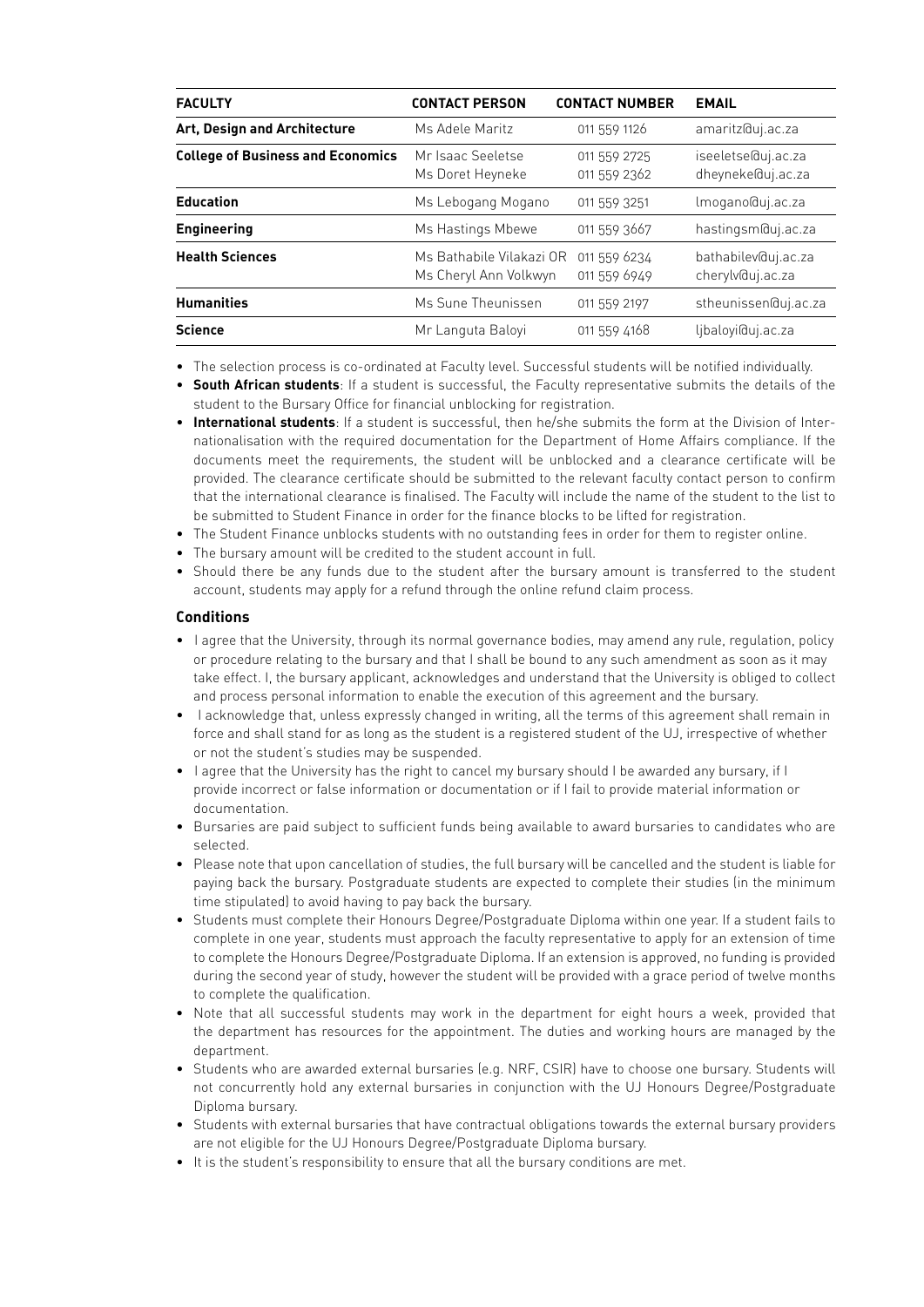

# **Application Form** UJ Honours Degree/Postgrad Diploma Bursary for 2021

In the case of questions containing options please mark the selected option with an "X".

# **A. Particulars of Applicant**

Title [Dr/Mr/Mrs/Ms/Miss]

Surname

Maiden Name

First Names

UJ Student Number

ID/Passport Number

Permanent Home Address

Postal Address

| Cell Phone Number                                        |                  |           |                                                                                                                                                         |
|----------------------------------------------------------|------------------|-----------|---------------------------------------------------------------------------------------------------------------------------------------------------------|
| Telephone (Home)                                         |                  |           | Telephone (Work)                                                                                                                                        |
| Email                                                    |                  |           |                                                                                                                                                         |
| Name of next of kin                                      |                  |           |                                                                                                                                                         |
| Tel. number of next of kin                               |                  |           |                                                                                                                                                         |
|                                                          |                  |           | Please ensure that an active email and correct cell phone numbers are indicated<br>as these will be used to communicate the results of you application. |
| <b>B. 2021 Registration Details</b>                      |                  |           |                                                                                                                                                         |
| Level of study in 2021                                   |                  |           |                                                                                                                                                         |
| Year of first registration for this qualification        |                  |           |                                                                                                                                                         |
| Did you study at UJ for your previous qualification? Yes |                  |           | No                                                                                                                                                      |
| previous institution                                     |                  |           | If NO, please name the institution where you studied and attach a certified copy of your academic record from your                                      |
| Registration status?                                     | <b>Full-time</b> | Part-time |                                                                                                                                                         |
| Faculty                                                  |                  |           |                                                                                                                                                         |

Department

Campus? **APK** / **APB** / **DFC** / **SWC**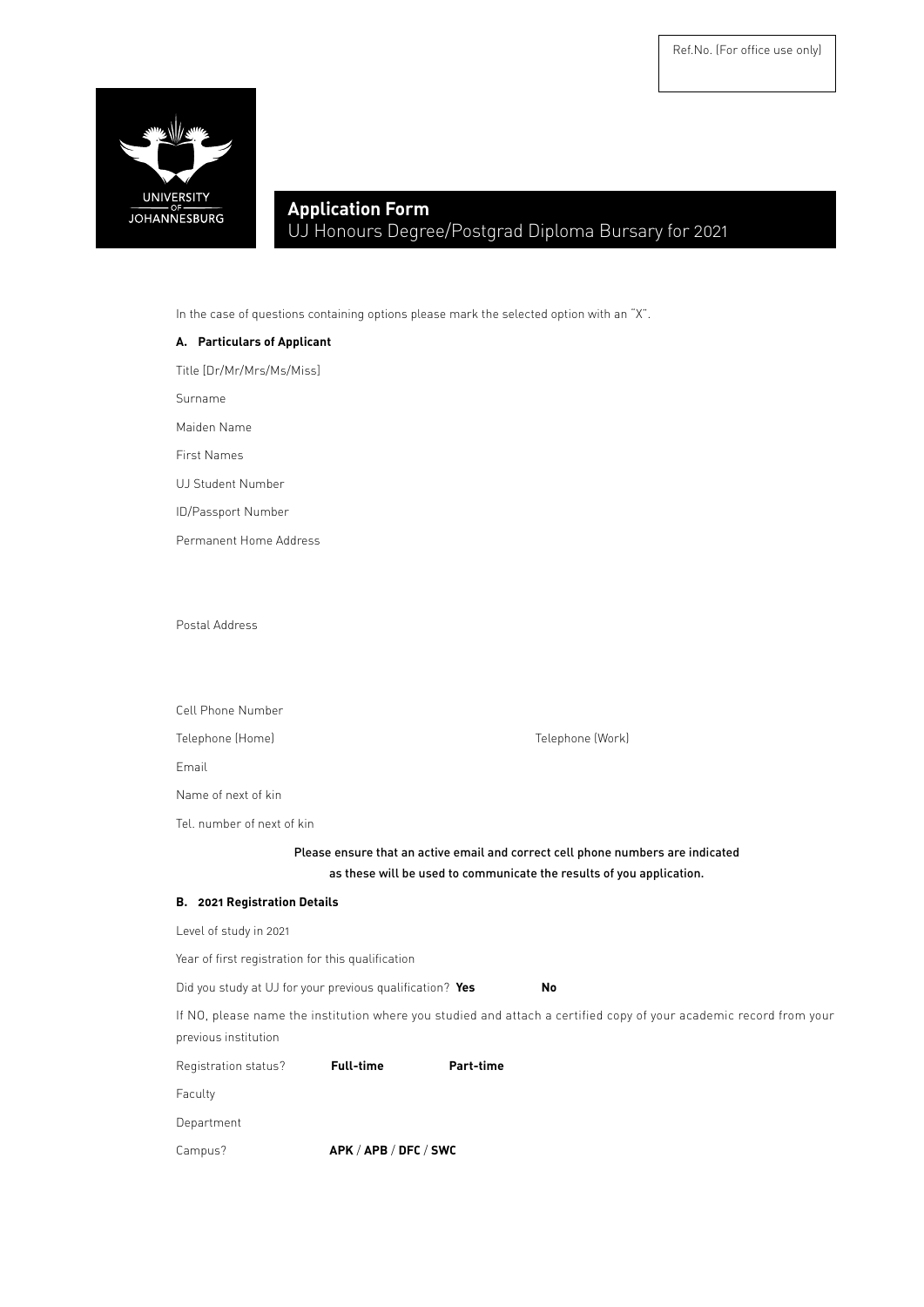### **C. Declaration**

I, the contract of the contract of the contract of the contract of the contract of the contract of the contract of the contract of the contract of the contract of the contract of the contract of the contract of the contrac information supplied in this application is correct. I accept the terms and conditions as set out in the attached agreement.

Applicant's signature

Date

\_\_\_\_\_\_\_\_\_\_\_\_\_\_\_\_\_\_\_\_\_\_\_\_\_\_\_\_\_\_\_\_

\_\_\_\_\_\_\_\_\_\_\_\_\_\_\_\_\_\_\_\_\_\_\_\_\_\_\_\_\_\_\_\_

\_\_\_\_\_\_\_\_\_\_\_\_\_\_\_\_\_\_\_\_\_\_\_\_\_\_\_\_\_\_\_\_

**D.** Acceptance by the Faculty (Please mark your response with an "X" where applicable)

(To be completed by authorized faculty representative signatory)

\_\_\_\_\_\_\_\_\_\_\_\_\_\_\_\_\_\_\_\_\_\_\_\_\_\_\_\_\_\_\_\_

Please confirm that the student has been accepted for an Honours Degree/Postgraduate Diploma in the Faculty.

**Yes No**

If yes, which department

Indicate the average mark obtained in the subject pursued at Honours Degree/Postgraduate Diploma level in the final undergraduate programme %

Faculty representative signature and stamp

\_\_\_\_\_\_\_\_\_\_\_\_\_\_\_\_\_\_\_\_\_\_\_\_\_\_\_\_\_\_\_\_

Date

#### **E. Outcome of Selection process**

The student's application is **Successful**/**Unsuccessful**

Feedback supplied to student on application:

Feedback method

Date on which feedback has been supplied

### **F. Approval of payment of the bursary** (to be signed by second faculty authorized signatory)

The above student may be paid the UJ Honours Degree/Postgradute Diploma bursary. The confirmed average mark is  $\%$ 

Authorised signatures and stamp

\_\_\_\_\_\_\_\_\_\_\_\_\_\_\_\_\_\_\_\_\_\_\_\_\_\_\_\_\_\_\_\_

Date

For record purposes, please indicate how you became aware of the bursary. Sunday Times City Press/Rapport Mail & Guardian SMS Radio

**Other**